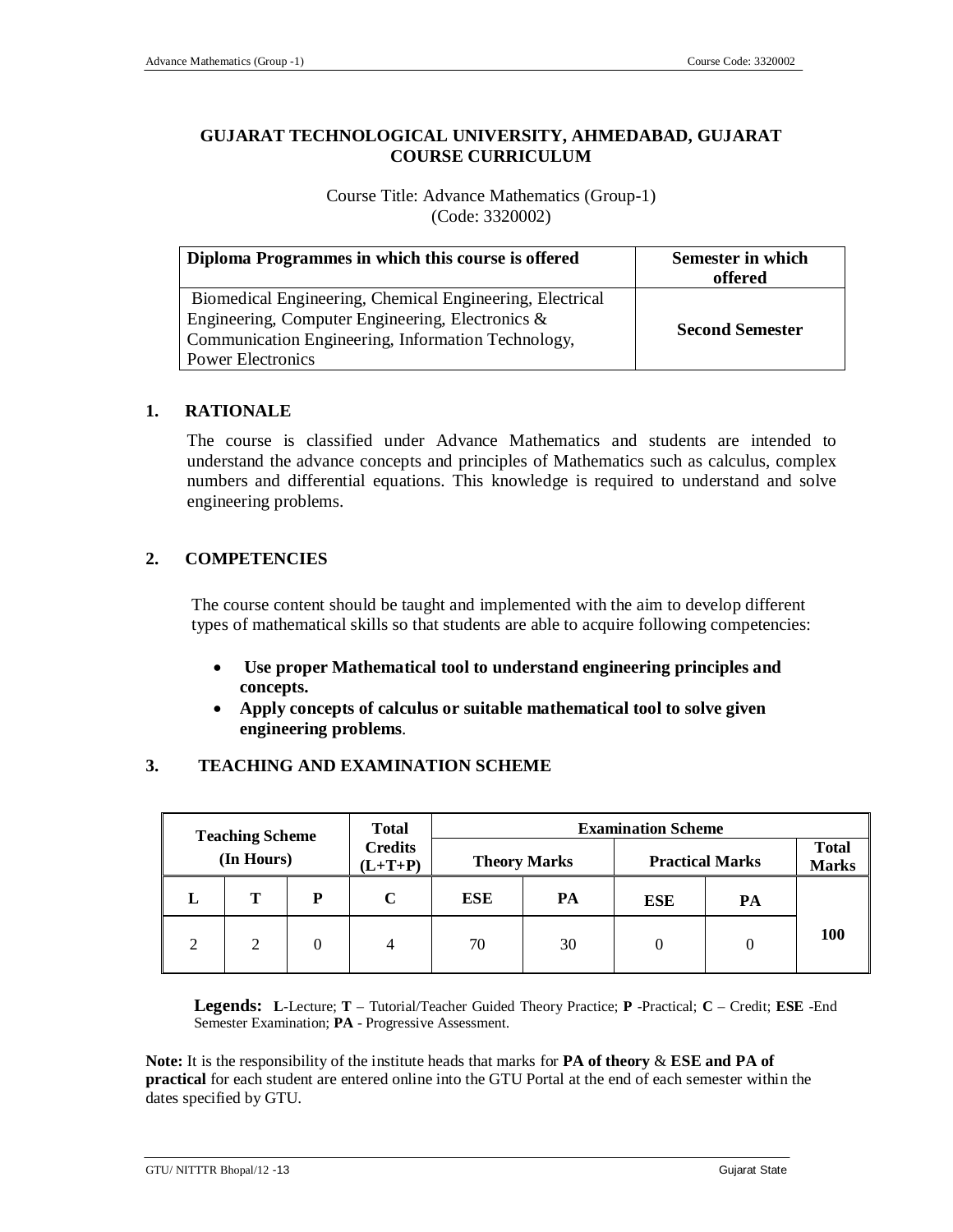| Unit                                                                                      | <b>Major Learning Outcomes</b>                                                                                                                                                                                                                                                       | <b>Topics and Sub-topics</b>                                                                                                                                                                                                                                                                                                  |
|-------------------------------------------------------------------------------------------|--------------------------------------------------------------------------------------------------------------------------------------------------------------------------------------------------------------------------------------------------------------------------------------|-------------------------------------------------------------------------------------------------------------------------------------------------------------------------------------------------------------------------------------------------------------------------------------------------------------------------------|
| Unit $-I$<br><b>Complex</b><br><b>Number</b>                                              | 1a.Simplify Complex<br>expressions<br>1b.Find Modulus and<br>Amplitude of given<br>expressions<br>1c.Use De Moivre's Theorem<br>to simplify mathematical<br>expressions and to find roots                                                                                            | Concept, Modules and Amplitude form, Root of<br>Complex Number, De Moivre's Theorem.<br>Apply concept of complex numbers in simple<br>engineering problems.                                                                                                                                                                   |
| Unit $-$ II<br><b>Function &amp;</b><br>Limit                                             | 2a .Solve the problems using<br>functions<br>2b .Solve the problem of<br>function using the concept of<br>Limit                                                                                                                                                                      | 2.1 Function Concept and Examples<br>2.2 Limit Concept of Limit, Standard Formulae<br>and related Examples.                                                                                                                                                                                                                   |
| Unit-III<br><b>Differentiation</b><br>& it's<br><b>Applications</b>                       | 3a.Differentiate the various<br>function<br>3b. Apply the differentiation to<br>Velocity, Acceleration and<br>Maxima & Minima                                                                                                                                                        | 3.1Differentiation: Definition, Rules of, Sum,<br>Product, Quotient of Functions, Chain Rule,<br>Derivative of Implicit functions and Parametric<br>functions, Logarithmic Differentiation.<br>Successive Differentiation up to second order<br>3.2 Application: Velocity, Acceleration,<br>Maxima & Minima.(simple problems) |
| Unit-IV<br>Integration &<br>its application                                               | 4a .Integrate the various<br>function<br>4b . Apply the Integration for<br>finding Area and Volume                                                                                                                                                                                   | 4.1 Integration: Concept, Integral of Standard<br>Functions,<br>Working Rules of Integration,<br>Integration by Parts, Integration by Substitution<br>Method, Definite Integral and its properties.<br>4.2 Application: Area and Volume.(simple<br>problems)                                                                  |
| Unit-V<br><b>Differential</b><br><b>Equations</b> (First<br><b>Order First</b><br>Degree) | 1a.Find the Order and Degree<br>of a Differential Equation.<br>Form<br>Differential<br>1b.<br>a.<br>for<br>Equation<br>simple<br>Engineering problems<br>1c.<br>Solve<br>Differential<br>Variable<br>Equations<br>using<br>Separable, Homogeneous and<br>Integrating Factor methods. | 5.1 Definition, Order and Degree of Differential<br>Equation<br>5.2 Formation of DE<br>5.3 Solution of DE of First Degree and First<br>Order by Variable Separable, Homogeneous and<br>Integrating Factor methods.                                                                                                            |

# **4. DETAILED COURSE CONTENTS**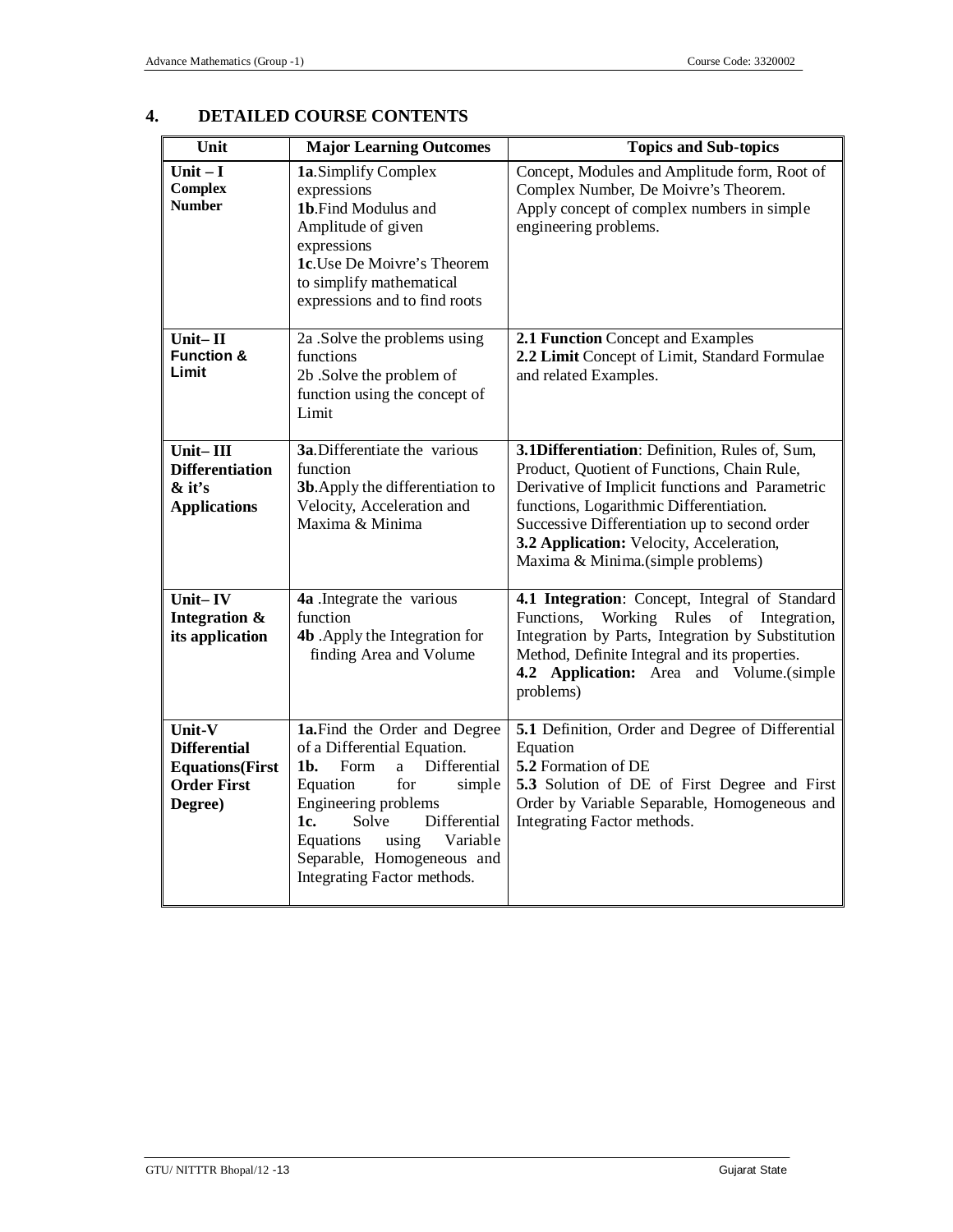### **5. SUGGESTED SPECIFICATION TABLE WITH HOURS & MARKS (THEORY)**

| Unit         | <b>Unit Title</b>                    | <b>Teaching Hours</b> | <b>Distribution of Theory Marks</b> |       |       |           |
|--------------|--------------------------------------|-----------------------|-------------------------------------|-------|-------|-----------|
| No.          |                                      |                       | R<br>Level                          | Level | Level | Tot<br>al |
|              | Complex Number                       |                       |                                     |       |       | 10        |
|              | Function & Limit                     |                       |                                     |       | 4     | 12        |
| Ш            | Differentiation $\&$ its Application |                       |                                     | 8     | 6     | 18        |
| IV           | Integration & its Application        |                       |                                     | 8     | 4     | 16        |
|              | Differential Equations               |                       |                                     |       | 4     | 14        |
| <b>Total</b> |                                      | 28                    | 15                                  | 34    | 21    | 70        |

**Legends:** R = Remember; U= Understand; A= Apply and above levels (Bloom's revised taxonomy)

**Note:** This specification table shall be treated as only general guideline for students and teachers. The actual distribution of marks in the question paper may vary from above table.

### **6. SUGGESTED LIST OF EXERCISES/PRACTICALS**

The exercises should be properly designed and implemented with an attempt to develop different types of mathematical skills so that students are able to acquire above mentioned competencies.

| S. No.         | Unit<br>No. | <b>Practical Exercises</b>                                                                                                         |  |
|----------------|-------------|------------------------------------------------------------------------------------------------------------------------------------|--|
|                |             | Complex Number, Practice Examples                                                                                                  |  |
| $\overline{2}$ |             | Use software for further understanding of applications                                                                             |  |
| 3              | $\Pi$       | Practice Examples of Function & Limit                                                                                              |  |
| 4              |             | Use of Various Method/Techniques                                                                                                   |  |
| 5              | Ш           | Differentiation and Related Examples                                                                                               |  |
| 6              |             | Solve problems related to various methods/techniques of differentiations                                                           |  |
| 7              |             | Identify the Engineering Applications from respective branches and solve the<br>problems                                           |  |
| 8              | <b>IV</b>   | Integration & Related Examples.                                                                                                    |  |
| 9              |             | Solve problems Related to Various Methods/Techniques of integration                                                                |  |
| 10             |             | Identify the Engineering Applications from respective branches and solve the<br>problems                                           |  |
| 11             | V           | Identify the corresponding Engineering Applications for differential equations<br>from respective branches and solve the problems. |  |

**Note**: The above Tutor sessions are for guideline only. The remaining Tutorial hours are may be used by teachers appropriately for revision and practice.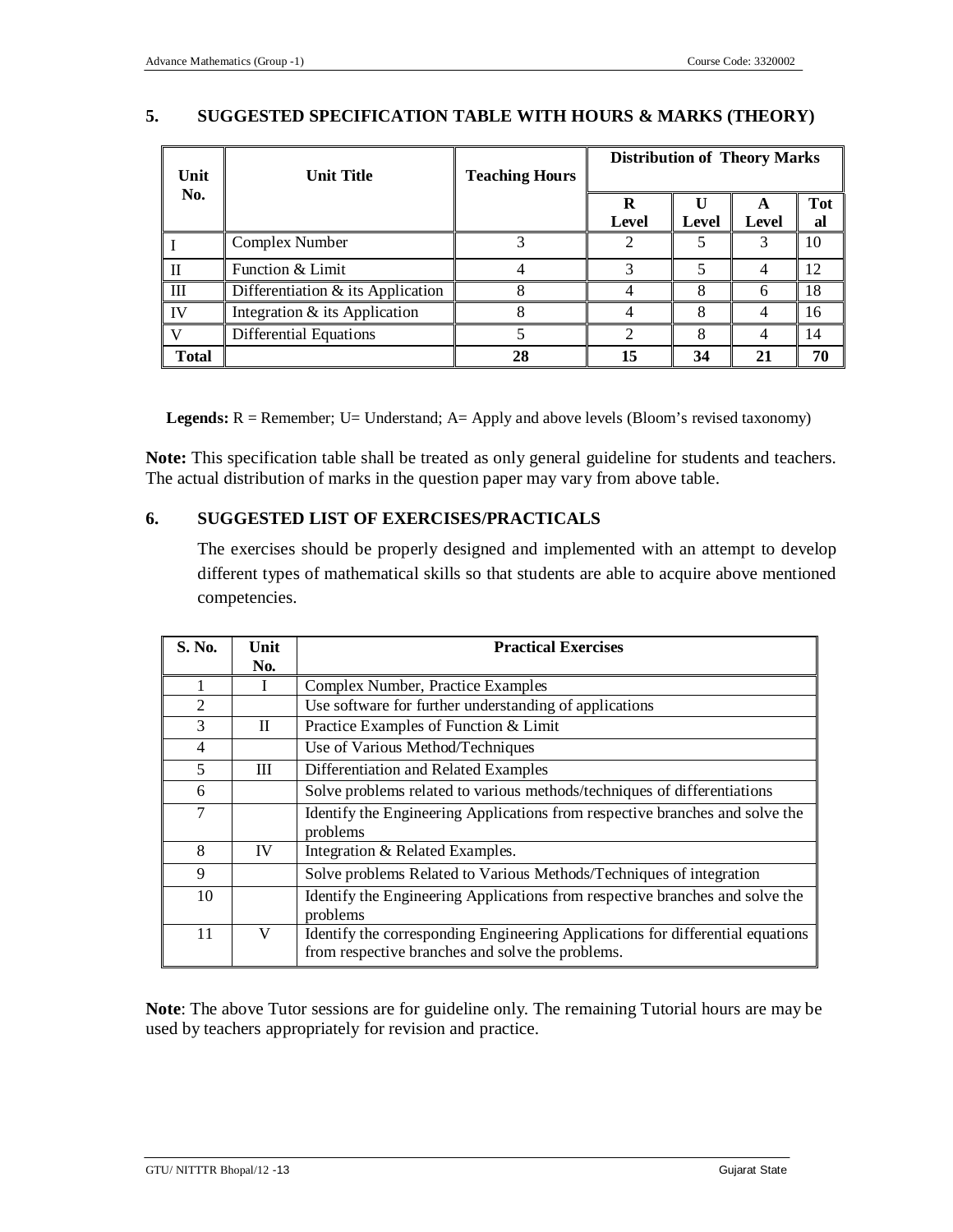### **7. SUGGESTED LIST OF STUDENT ACTIVITIES**

Following is the list of proposed student activities like: course/topic based seminars, internet based assignments, teacher guided self learning activities, course/library/internet/lab based Mini-Projects etc. These could be individual or groupbased. Some of these activities may be as below:

- 1. Applications to solve identified Engineering problems and use of Internet.
- 2. Learn graphical sofwares:EXCEL,DPLOT,GRAPH etc.
- 3. Learn MathCAD to use Mathematical Tools and solve the problems of Calculus.
- 4. Learn MATLAB and use it to solve the identified problems.

#### **8. SUGGESTED LEARNING RESOURCES**

| S.No. | <b>Author</b>               | <b>Title of Books</b>                             | <b>Publication</b>                       |
|-------|-----------------------------|---------------------------------------------------|------------------------------------------|
|       | Anthony croft and<br>others | <b>Engineering Mathematics</b><br>(third edition) | Pearson Education, 2012                  |
| 2     | Pandya NR                   | <b>Advanced Mathematics for</b><br>Polytechnic    | Macmillan Publishers India<br>Ltd., 2012 |
| 3     | Deshpande S P               | Polytechnic Mathematics                           | Pune Vidyarthi Gruh<br>Prakashan, 1984   |
|       | Prakash D S                 | Polytechnic Mathematics                           | S Chand, 1985                            |

#### **A. List of Books**

#### **B. List of Major Equipment/ Instrument**

- 1. Simple Calculator
- 2. Computer System with Printer, Internet
- 3. LCD Projector

#### **C. List of Software/Learning Websites**

- 1. Excel
- 2. D Plot
- 3. Graph
- 4 MathCAD
- 5. MATLAB

You may use other Software like Mathematical and other Graph

Plotting software. Use websites such as wikipedia.org, mathworld.wolfram.com Etc…